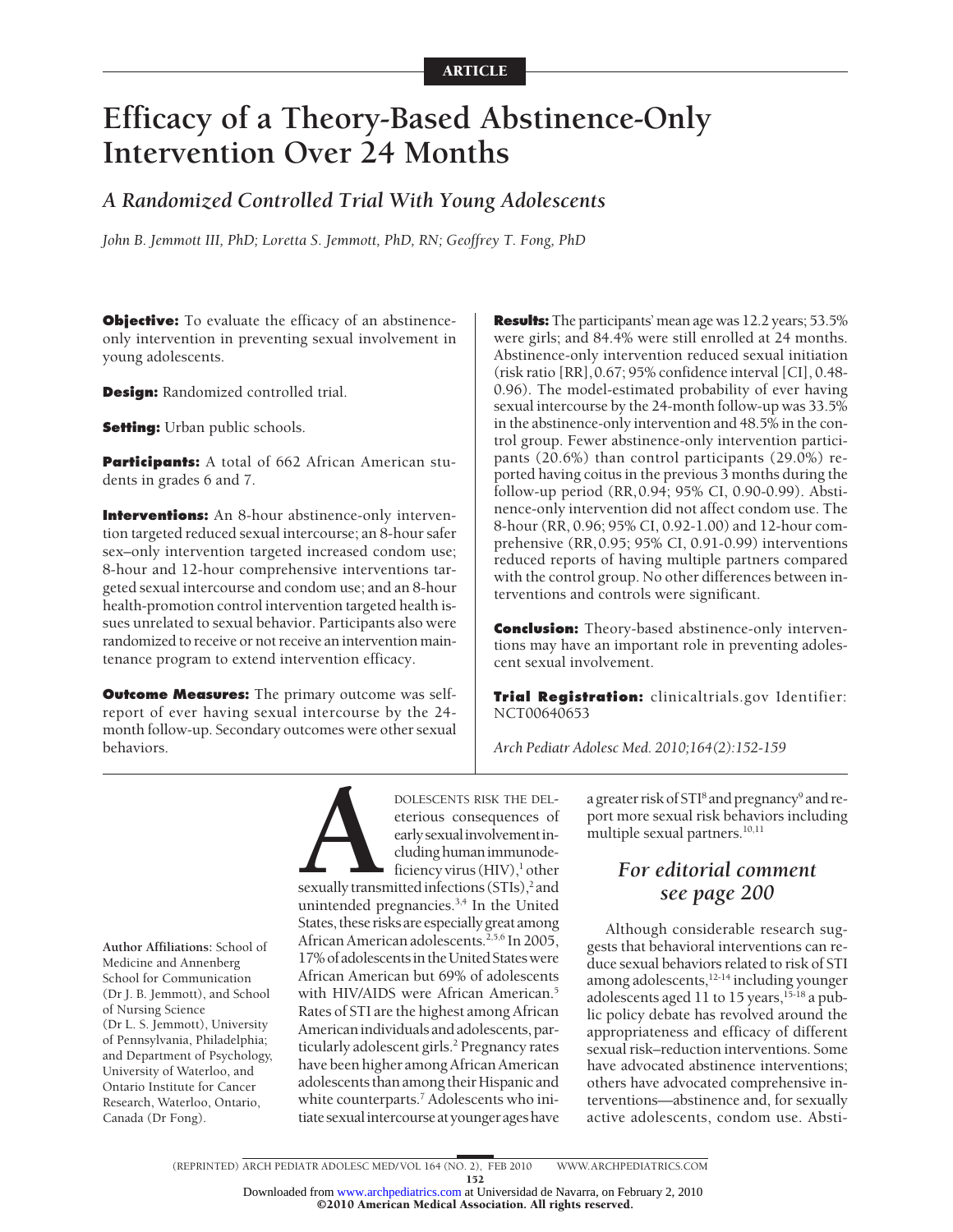nence interventions have been criticized for containing inaccurate information, portraying sex in a negative light, using a moralistic tone,<sup>19,20</sup> and risking unintended adverse consequences.20-22 This debate notwithstanding, the United States has primarily funded and promoted abstinence education both in the United States and abroad,<sup>20</sup> and many states have mandated that HIV/STI education for children stress abstinence.<sup>23,24</sup>

Despite the widespread implementation of abstinence interventions and the controversy regarding their appropriateness, few randomized controlled trials have tested their efficacy.12-14,22 This has led to calls for more rigorous abstinence intervention research.<sup>12,20,22,25</sup> The ideal abstinence intervention would incorporate principles of efficacious HIV/STI risk reduction behavioral interventions. It would draw on formative research on the population and behavior change theory to address motivation and build skills to practice abstinence; it would not be moralistic, and it would not stress the "inadequacies" of condoms.

Here we report the results of a trial regarding the efficacy of such a theory-based abstinence-only intervention. African American students in grades 6 and 7 were randomly assigned to an 8-hour abstinence-only intervention, an 8-hour safer sex–only intervention, an 8- or 12 hour combined abstinence and safer-sex intervention, or an 8-hour health-promotion control group. We hypothesized that fewer participants in the abstinence-only intervention than in the control group would report ever having sexual intercourse by the 24-month follow-up.

A common shortcoming of behavior-change interventions is that efficacy is demonstrated in the short term but disappears at longer-term follow-up. This may particularly be a problem for abstinence interventions.<sup>15</sup> Unlike many risk behaviors (eg, cigarette smoking, drug use), sexual intercourse is an age-graded behavior; the expectation is that people will eventually have sexual intercourse. We designed a multifaceted interventionmaintenance program tailored to each intervention to extend the efficacy of the interventions. A secondary hypothesis, then, was that the intervention-maintenance program would enhance intervention efficacy.

#### METHODS

#### **PARTICIPANTS**

The participants were 662 African American students in grades 6 and 7 who were recruited from 4 public middle schools that serve low-income African American communities in a city in the northeastern United States; they were recruited between September 2001 and March 2002 via announcements by project staff in assemblies, classrooms, and lunchrooms, and letters to parents or guardians for the Promoting Health Among Teens (PHAT) Project, which was designed to reduce the chances of adolescents developing devastating health problems including cardiovascular diseases, cancers, and STIs, including HIV.

#### **PROCEDURES**

The Institutional Review Board of the University of Pennsylvania (approval No. 387200) and the Research Ethics Board of the University of Waterloo approved the study. African American students in grades 6 and 7 at the 4 participating schools who had written parent or guardian consent were eligible to participate. In this randomized controlled trial, students were stratified by age and sex and, using a computergenerated random number sequence, randomly allocated to an 8-hour abstinence-only intervention, an 8-hour safer sex– only intervention, an 8-hour comprehensive intervention, a 12-hour comprehensive intervention, or an 8-hour healthpromotion control intervention. They were also randomly assigned to intervention maintenance or no intervention maintenance and to a group of 6 to 8 participants. One researcher conducted the computer-generated random assignments and distributed the information to other researchers who executed the assignments.

Adolescents were enrolled in the study in 4 cycles or replications, 1 at each of 4 schools. The **Figure** shows the number of adolescents randomized to each condition. The intervention and data collection sessions were implemented on Saturdays in classrooms at the participating schools.

#### **EXPERIMENTAL CONDITIONS**

The interventions were based on social cognitive theory,<sup>26,27</sup> the theory of reasoned action,<sup>28,29</sup> and its extension, the theory of planned behavior.<sup>30</sup> They were highly structured, and facilitators implemented them following intervention manuals. Each intervention involved a series of brief group discussions, videos, games, brainstorming, experiential exercises, and skillbuilding activities. Four of the interventions consisted of 8 1-hour modules implemented during 2 sessions, and 1 consisted of 12 1-hour modules implemented over 3 sessions. All 5 were pilot tested.

#### **Abstinence-Only Intervention**

The 8-hour abstinence-only intervention encouraged abstinence to eliminate the risk of pregnancy and STIs including HIV. It was designed to (1) increase HIV/STI knowledge, (2) strengthen behavioral beliefs supporting abstinence including the belief that abstinence can prevent pregnancy, STIs, and HIV, and that abstinence can foster attainment of future goals, and (3) increase skills to negotiate abstinence and resist pressure to have sex. It was not designed to meet federal criteria for abstinence-only programs. For instance, the target behavior was abstaining from vaginal, anal, and oral intercourse until a time later in life when the adolescent is more prepared to handle the consequences of sex. The intervention did not contain inaccurate information, portray sex in a negative light, or use a moralistic tone. The training and curriculum manual explicitly instructed the facilitators not to disparage the efficacy of condoms or allow the view that condoms are ineffective to go uncorrected.

#### **Safer Sex–Only Intervention**

The 8-hour safer sex–only intervention encouraged condom use to reduce the risk of pregnancy and STIs, including HIV, if adolescents had sex. It was designed to (1) increase HIV/STI knowledge, (2) enhance behavioral beliefs that support condom use, and (3) increase skills to use condoms and negotiate condom use. It was not designed to influence abstinence.

#### **Comprehensive Interventions**

Two comprehensive interventions combined the abstinence and safer-sex, HIV risk–reduction interventions. One was 12 hours, and the other was 8 hours and contained similar content. Both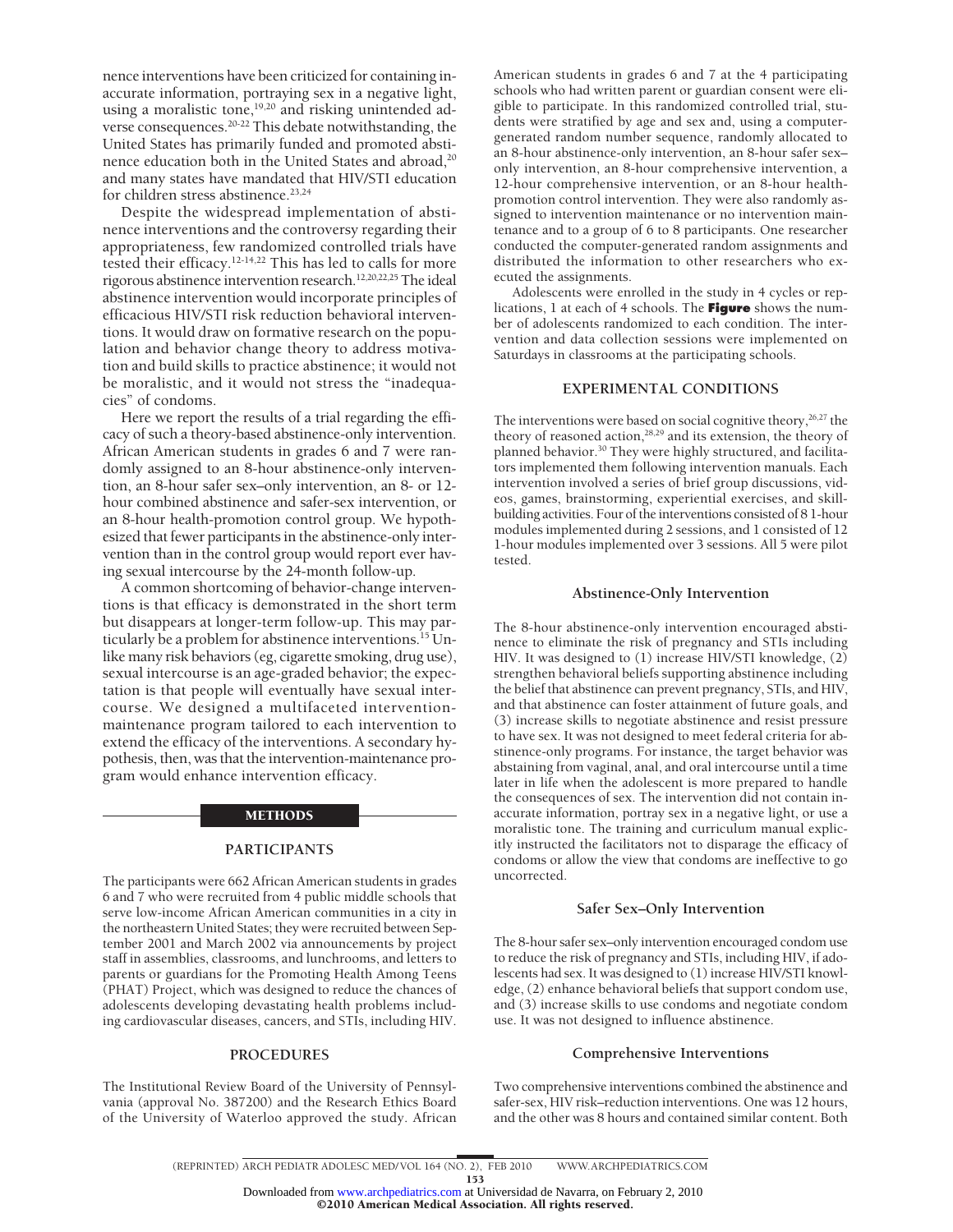

**Figure.** Progress of participating African American students in grades 6 and 7 through the trial. Students who were not followed up were absent at the time of the follow-up session and failed to attend the make-up sessions for unknown reasons.

targeted beliefs and skills to encourage abstinence and condom use. Both were designed to (1) increase HIV/STI knowledge, (2) strengthen behavioral beliefs supporting abstinence, (3) strengthen behavioral beliefs supporting condom use, (4) increase skills to negotiate abstinence, and (5) increase skills to use condoms and negotiate condom use.

The 12-hour version contained the safer-sex content (4 hours), the abstinence content (4 hours), and the general content common to both single-component interventions (4 hours). If the 12-hour version had a larger effect than the singlecomponent interventions, it would not have been possible to distinguish the beneficial effects of greater intervention length from the benefits of combining the two components. To control for this, the 8-hour version was the same length as the singlecomponent interventions.

#### **Health-Promotion Control Intervention**

The 8-hour health-promotion intervention, which served as the control, focused on behaviors associated with risk of heart disease, hypertension, stroke, diabetes, and certain cancers. It was designed to increase knowledge and motivation regarding healthful dietary practices, aerobic exercise, and breast and testicular self-examination, and to discourage cigarette smoking. It controls for Hawthorne effects to reduce the likelihood that effects of the HIV interventions could be attributed to nonspecific features including group interaction and special attention.<sup>31</sup>

#### **Intervention-Maintenance Program**

Participants were also randomly assigned to receive or not receive an intervention-maintenance program tailored to their intervention. It consisted of two 3-hour booster intervention sessions (6 weeks and 3 months after initial intervention sessions), 6 issues of a newsletter, and six 20-minute 1-on-1 counseling sessions during a 21-month period with their original facilitator.

# **Facilitators and Facilitator Training**

The facilitators were 16 men and 51 women (mean age,43.1 years); 61.2% had a master's degree; and 38.8% had a bachelor's degree. All were African American except for 1 Puerto Rican individual. We hired facilitators with the skills to implement any of the interventions, stratified them for sex and age, and randomly assigned them to receive 2.5 days of training to implement 1 of the 5 interventions. In this way, we randomized facilitators' characteristics across interventions, reducing the plausibility of attributing intervention effects to the facilitators' preexisting characteristics.

# **OUTCOMES**

Participants completed preintervention, immediate postintervention, and 3-, 6-, 12-, 18-, and 24-month follow-up ques-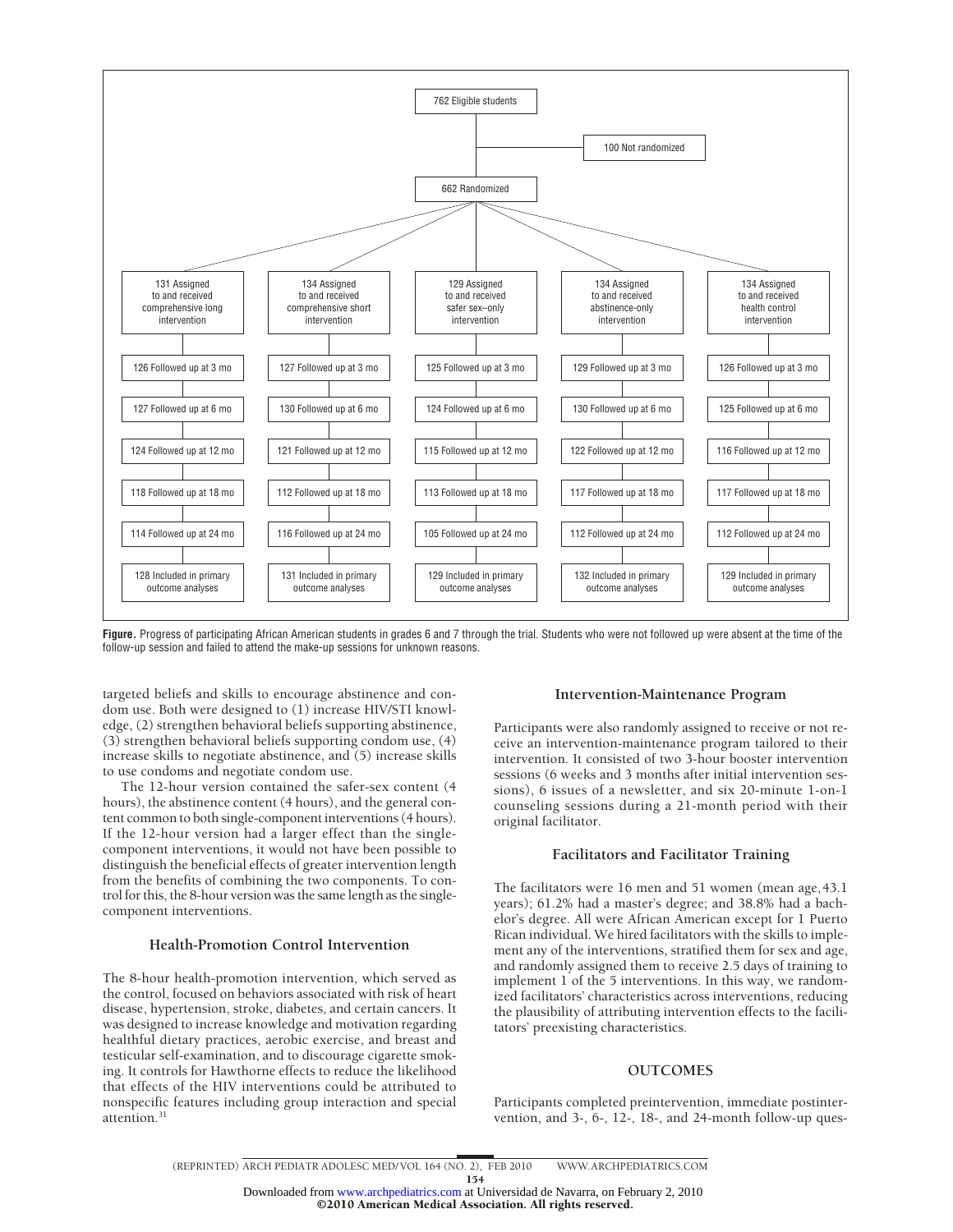**Table 1. Sociodemographic Characteristics and Self-reported Sexual Behaviors at Baseline of Participating African American Students in Grades 6 and 7 by Intervention Condition**

|                                           | Participants, No./Total (%) |                                |                               |                          |                           |                                 |  |
|-------------------------------------------|-----------------------------|--------------------------------|-------------------------------|--------------------------|---------------------------|---------------------------------|--|
| <b>Characteristic</b>                     | <b>Total</b>                | $12-h$<br><b>Comprehensive</b> | $8-h$<br><b>Comprehensive</b> | <b>Safer Sex</b><br>Only | <b>Abstinence</b><br>Only | <b>Health</b><br><b>Control</b> |  |
| Sample size                               | 662                         | 131                            | 134                           | 129                      | 134                       | 134                             |  |
| Female                                    | 354/662 (53.5)              | 69/131 (52.7)                  | 72/134 (53.7)                 | 70/129 (54.3)            | 70/134 (52.2)             | 73/134 (54.5)                   |  |
| Grade 7                                   | 366/662 (55.3)              | 68/131 (51.9)                  | 71/134 (53.0)                 | 73/129 (56.6)            | 77/134 (57.5)             | 77/134 (57.5)                   |  |
| Live with both parents                    | 221/655 (33.7)              | 46/130 (35.4)                  | 46/133 (34.6)                 | 40/126 (31.8)            | 43/133 (32.3)             | 46/133 (34.6)                   |  |
| Ever had sexual intercourse               | 153/655 (23.4)              | 31/128 (24.2)                  | 28/133 (21.0)                 | 32/127 (25.2)            | 27/133 (20.3)             | 35/134 (26.1)                   |  |
| Sexual intercourse in past 3 mo           | 79/657 (12.0)               | 14/130 (10.8)                  | 14/132 (10.6)                 | 15/128(11.7)             | 16/133(12.0)              | 20/134 (14.9)                   |  |
| Multiple sexual partners in past 3 mo     | 42/655(6.4)                 | 11/130(8.5)                    | 10/132(7.6)                   | 6/127(4.7)               | 4/133(3.0)                | 11/133(8.3)                     |  |
| Unprotected intercourse in past 3 mo      | 19/655(2.9)                 | 3/130(2.3)                     | 2/131(1.5)                    | 7/127(5.5)               | 1/133(0.8)                | 6/134(4.5)                      |  |
| Consistent condom use in past 3 mo        | 51/76(67.1)                 | 10/14(71.4)                    | 10/14(71.4)                   | 4/14(28.6)               | 13/14 (92.9)              | 14/20(70.0)                     |  |
| Randomized to intervention<br>maintenance | 315/662 (47.6)              | 69/131 (52.7)                  | 70/134 (52.2)                 | 68/129 (52.7)            | 70/134 (52.2)             | 70/134 (52.2)                   |  |
| Age, mean (SD), y                         | 12.0(0.8)                   | 11.9(0.8)                      | 11.9(0.8)                     | 12.0(0.8)                | 12.0(0.8)                 | 12.0(0.8)                       |  |

tionnaires. Follow-up data were collected between January 2002 and August 2004. All questions had been pilot tested to ensure that they were clear and that the phrasing was appropriate for the population. Preintervention and follow-up questionnaires assessed sexual behavior, demographic variables, and mediator variables. The postintervention questionnaire assessed mediator variables and evaluative ratings of the interventions.

The primary outcome for the abstinence-only intervention was report of ever having sexual intercourse by the 24-month follow-up. Secondary outcomes were other self-reported sexual behaviors in the previous 3 months such as sexual intercourse, multiple partners (having sexual intercourse with 2 or more partners), unprotected intercourse (1 or more sexual intercourse acts without using a condom), and consistent condom use (condom use during every sexual intercourse act).

Data collectors received 8 hours of training and were blind to the participants' intervention condition. We took several steps to increase the validity of self-reported sexual behavior. To facilitate participants' recall, we asked them to report their behaviors during a brief period (ie, past 3 months),<sup>32</sup> wrote the dates comprising the period on a chalkboard, and gave them calendars highlighting the period. To reduce the likelihood that participants would minimize or exaggerate, we stressed the importance of responding honestly, informing them that their responses would be used to create programs for other African American adolescents like themselves and that we could do so only if they answered the questions honestly. We assured the participants that their responses would be kept confidential and that code numbers rather than names would be used on the questionnaires. Participants signed an agreement pledging to answer the questions honestly, a procedure that has been shown to yield more valid self-reports on sensitive issues.<sup>33</sup>

# **SOCIAL DESIRABILITY RESPONSE MEASURE**

The Marlowe-Crowne Social Desirability Scale<sup>34</sup> included in the preintervention questionnaire assessed the tendency of participants to describe themselves in favorable, socially desirable terms.

# **SAMPLE SIZE AND STATISTICAL ANALYSIS**

With  $\alpha$  = .05, 2-tailed, and 37.4% of the control group initiating sexual intercourse by 24-month follow-up, a total sample size of 563 participants who completed the trial was projected to provide power of 80% to detect a difference of 16.8% in selfreported sexual intercourse between an HIV intervention condition and the control condition. We performed  $\chi^2$  and *t* tests to analyze attrition.

To test intervention effects, we used an intention-to-treat approach in which participants' data were analyzed regardless of the number of intervention or data collection sessions they attended. The efficacy of the HIV interventions on report of ever having sexual intercourse by the 24-month follow-up was tested using generalized linear regression with a log link, and the exponentiated coefficients, risk ratios (RR), and 95% confidence intervals (CI) are reported.<sup>35</sup> We used either of 2 error distributions (either Bernoulli or Poisson with robust variance estimator) depending on whether predicted probabilities violated the 0,1 range of probability. Effects of the HIV/STI interventions on recent sexual intercourse, multiple partners, unprotected intercourse, and consistent condom use during the 24-month follow-up period were tested using Poisson generalized estimating equations with a log link.<sup>35</sup> An unstructured working correlation matrix was specified in the generalized estimating equations analyses.

Analyses of recent sexual intercourse, multiple partners, and unprotected intercourse controlled for the baseline measures of the criterion, time, intervention-maintenance condition, sex, and age. Analyses of ever having sexual intercourse excluded participants who reported ever having sexual intercourse at baseline and controlled for intervention-maintenance condition, sex, and age. Analyses of consistent condom use excluded participants who did not report sexual intercourse in the past 3 months and controlled for time, intervention-maintenance condition, sex, and age. The latter did not control for baseline measures because the small number of participants reporting recent sexual intercourse at both baseline and follow-up would have severely limited the sample size. The significance criterion was set at  $\alpha$  = .05 except for post hoc analyses comparing the abstinence-only and 8-hour comprehensive interventions in which a type 1 error–adjusted  $\alpha$  of .05/2=.025 was used.

#### **RESULTS**

## **SAMPLE CHARACTERISTICS**

**Table 1** summarizes select participant characteristics at baseline. About 53.5% of participants were girls and 46.5%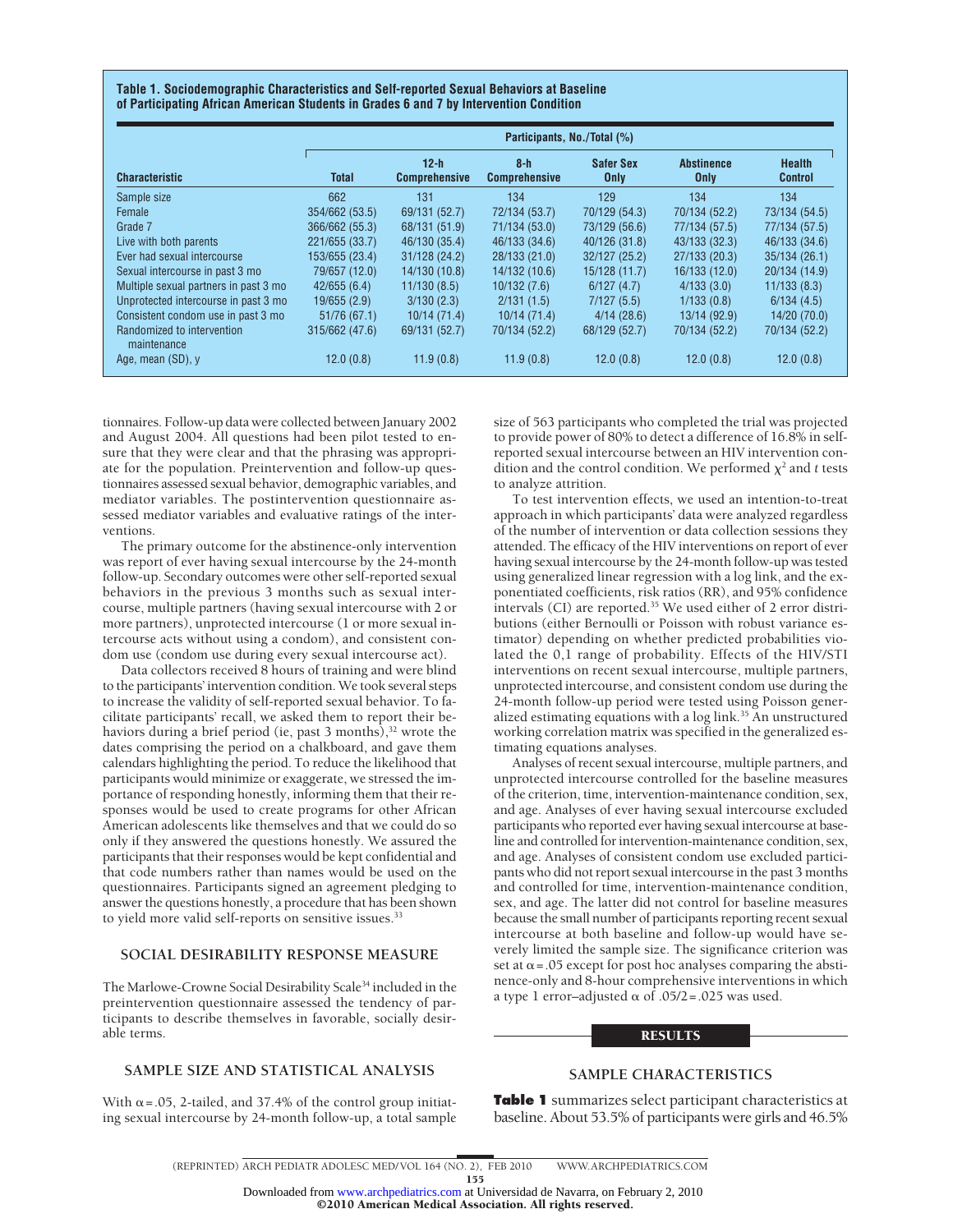#### **Table 2. Self-reported Sexual Risk Behavior by Intervention Condition and Follow-up Visit**

| <b>Intervention Condition</b>                                 | Participants, No./Total (%) |                 |               |                 |                  |               |  |  |
|---------------------------------------------------------------|-----------------------------|-----------------|---------------|-----------------|------------------|---------------|--|--|
|                                                               | <b>Baseline</b>             | 3 <sub>mo</sub> | 6 mo          | $12 \text{ mo}$ | 18 <sub>mo</sub> | <b>24 mo</b>  |  |  |
| Ever had sexual intercourse <sup>a</sup>                      |                             |                 |               |                 |                  |               |  |  |
| 12-h Comprehensive                                            | 0/97(0.0)                   | 4/96(4.2)       | 11/98 (11.2)  | 20/96 (20.8)    | 32/93 (34.4)     | 39/92 (42.4)  |  |  |
| 8-h Comprehensive                                             | 0/105(0.0)                  | 9/99(9.1)       | 14/104 (13.5) | 23/96 (24.0)    | 29/91 (31.9)     | 40/97 (41.2)  |  |  |
| Safer sex only                                                | 0/95(0.0)                   | 15/93(16.1)     | 22/92 (23.9)  | 32/88 (36.4)    | 39/87 (44.8)     | 44/85 (51.8)  |  |  |
| Abstinence only                                               | 0/106(0.0)                  | 5/102(4.9)      | 9/104(8.7)    | 20/98 (20.4)    | 24/96 (25.0)     | 31/95 (32.6)  |  |  |
| <b>Health control</b>                                         | 0/109(0.0)                  | 8/94(8.5)       | 15/94(16.0)   | 20/89 (22.5)    | 31/90 (34.4)     | 41/88 (46.6)  |  |  |
| Had sexual intercourse in past 3 mo                           |                             |                 |               |                 |                  |               |  |  |
| 12-h Comprehensive                                            | 14/130 (10.8)               | 12/125(9.6)     | 18/127 (14.2) | 24/124 (19.4)   | 32/118(27.1)     | 35/114 (30.7) |  |  |
| 8-h Comprehensive                                             | 14/132 (10.6)               | 19/126 (15.1)   | 19/130 (14.6) | 33/121 (27.3)   | 32/112 (28.6)    | 38/116 (32.8) |  |  |
| Safer sex only                                                | 15/128 (11.7)               | 22/124 (17.7)   | 21/122 (17.2) | 34/115 (29.6)   | 40/113 (35.4)    | 42/105 (40.0) |  |  |
| Abstinence only                                               | 16/133 (12.0)               | 15/129 (11.6)   | 13/130 (10.0) | 27/121 (22.3)   | 39/117 (33.3)    | 33/112 (29.5) |  |  |
| <b>Health control</b>                                         | 20/134 (14.9)               | 26/126 (20.6)   | 27/125 (21.6) | 25/116 (21.6)   | 35/117 (29.9)    | 42/112 (37.5) |  |  |
| Had multiple sexual partners<br>in past 3 mo                  |                             |                 |               |                 |                  |               |  |  |
| 12-h Comprehensive                                            | 11/130(8.5)                 | 7/126(5.6)      | 7/127(5.5)    | 13/124 (10.5)   | 10/118(8.5)      | 16/114 (14.0) |  |  |
| 8-h Comprehensive                                             | 10/132(7.6)                 | 6/126(4.8)      | 6/129(4.6)    | 9/121(7.4)      | 16/112 (14.3)    | 13/116 (11.2) |  |  |
| Safer sex only                                                | 6/127(4.7)                  | 13/125 (10.4)   | 9/123(7.3)    | 15/114 (13.2)   | 18/112(16.1)     | 19/102 (18.6) |  |  |
| Abstinence only                                               | 4/133(3.0)                  | 5/129(3.9)      | 5/130(3.8)    | 12/122(9.8)     | 21/115(18.3)     | 15/112 (13.4) |  |  |
| <b>Health control</b>                                         | 11/133(8.3)                 | 14/126(11.1)    | 19/125 (15.2) | 11/115(9.6)     | 18/117 (15.4)    | 18/112 (16.1) |  |  |
| Had unprotected sexual intercourse<br>in past 3 mo            |                             |                 |               |                 |                  |               |  |  |
| 12-h Comprehensive                                            | 3/130(2.3)                  | 5/126(4.0)      | 2/126(1.6)    | 7/124(5.7)      | 6/118(5.1)       | 8/113(7.1)    |  |  |
| 8-h Comprehensive                                             | 2/131(1.5)                  | 2/126(1.6)      | 1/130(0.8)    | 6/121(5.0)      | 10/111(9.0)      | 8/115(7.0)    |  |  |
| Safer sex only                                                | 7/127(5.5)                  | 5/125(4.0)      | 3/124(2.4)    | 7/111(6.3)      | 3/110(2.7)       | 9/103(8.7)    |  |  |
| Abstinence only                                               | 1/133(0.8)                  | 1/128(0.8)      | 1/129(0.8)    | 7/122(5.7)      | 8/117(6.8)       | 8/112(7.1)    |  |  |
| <b>Health control</b>                                         | 6/134(4.5)                  | 4/126(3.2)      | 11/125(8.8)   | 7/116(6.0)      | 7/117(6.0)       | 8/110(7.3)    |  |  |
| Used condoms consistently during<br>intercourse in past 3 mob |                             |                 |               |                 |                  |               |  |  |
| 12-h Comprehensive                                            | 10/14(71.4)                 | 8/13(61.5)      | 14/17 (82.4)  | 16/23 (69.6)    | 23/30 (76.7)     | 26/35 (74.3)  |  |  |
| 8-h Comprehensive                                             | 10/14(71.4)                 | 15/18 (83.3)    | 17/18 (94.4)  | 25/31 (80.6)    | 21/32(65.6)      | 29/37 (78.4)  |  |  |
| Safer sex only                                                | 4/14(28.6)                  | 16/21 (76.2)    | 17/20 (85.0)  | 24/34 (70.6)    | 34/40 (85.0)     | 31/42 (73.8)  |  |  |
| Abstinence only                                               | 13/14 (92.9)                | 12/15(80.0)     | 11/13(84.6)   | 19/26 (73.1)    | 31/39 (79.5)     | 25/33 (75.8)  |  |  |
| <b>Health control</b>                                         | 14/20 (70.0)                | 20/25 (80.0)    | 15/26 (57.7)  | 17/24 (70.8)    | 27/34 (79.4)     | 32/41 (78.0)  |  |  |

aExcludes participants who reported sexual intercourse at baseline.

<sup>b</sup> Excludes participants who did not have sexual intercourse in the past 3 months.

were boys. Age ranged from 10 to 15 years, with a mean (SD) of 12.2 (0.81); 44.7% were in grade 6 and 55.3% were in grade 7. About 33.7% lived with both of their parents. About 23.4% reported having experienced coitus at least once, 12.0% reported having coitus in the previous 3 months; 6.4%, multiple partners in the previous 3 months, and 2.9%, unprotected intercourse in the previous 3 months. Of those who reported intercourse in the previous 3 months, 67.1% reported consistent condom use. Only 2 respondents (0.3%) reported sexual relations with someone of their own sex.

# **INTERVENTION ATTENDANCE AND FOLLOW-UP RETENTION**

The Figure shows the flow of participants through the trial. Of the 762 eligible students, 662 (86.9%) participated. We do not have information regarding the characteristics of the eligible students who did not participate. Attendance at intervention and data-collection sessions was excellent. All participants attended intervention session 1, and 642 or 97.0% attended session 2. Attendance at session 2 ranged from 95.5% to 98.5%, with no significant difference among interventions. Only the 12-hour comprehensive intervention had a session 3, and all participants attended it. Of the trial participants, 649 (98.0%) attended at least 1 of the follow-ups: 633 (95.6%) attended the 3-month, 636 (96.1%) attended the 6-month, 598 (90.3%) attended the 12-month, 577 (87.2%) attended the 18-month, and 559 (84.4%) attended the 24 month follow-up. The interventions did not differ significantly in retention at follow-up. Attending a follow-up session was unrelated to sex, age, living with both parents, or sexual behavior outcomes.

# **EFFECTS ON PRIMARY OUTCOME**

**Table 2** presents sexual behavior outcomes by intervention condition and time. **Table 3** presents RRs and 95% CIs for intervention efficacy regarding sexual behavior outcomes. The abstinence-only intervention reduced sexual initiation (*P*=.03). The model-estimated probability of ever having sexual intercourse by the 24-month follow-up was 33.5% in the abstinence-only intervention and 48.5% in the health-promotion control group. The safer sex and comprehensive interventions did not differ from the control group in sexual initiation.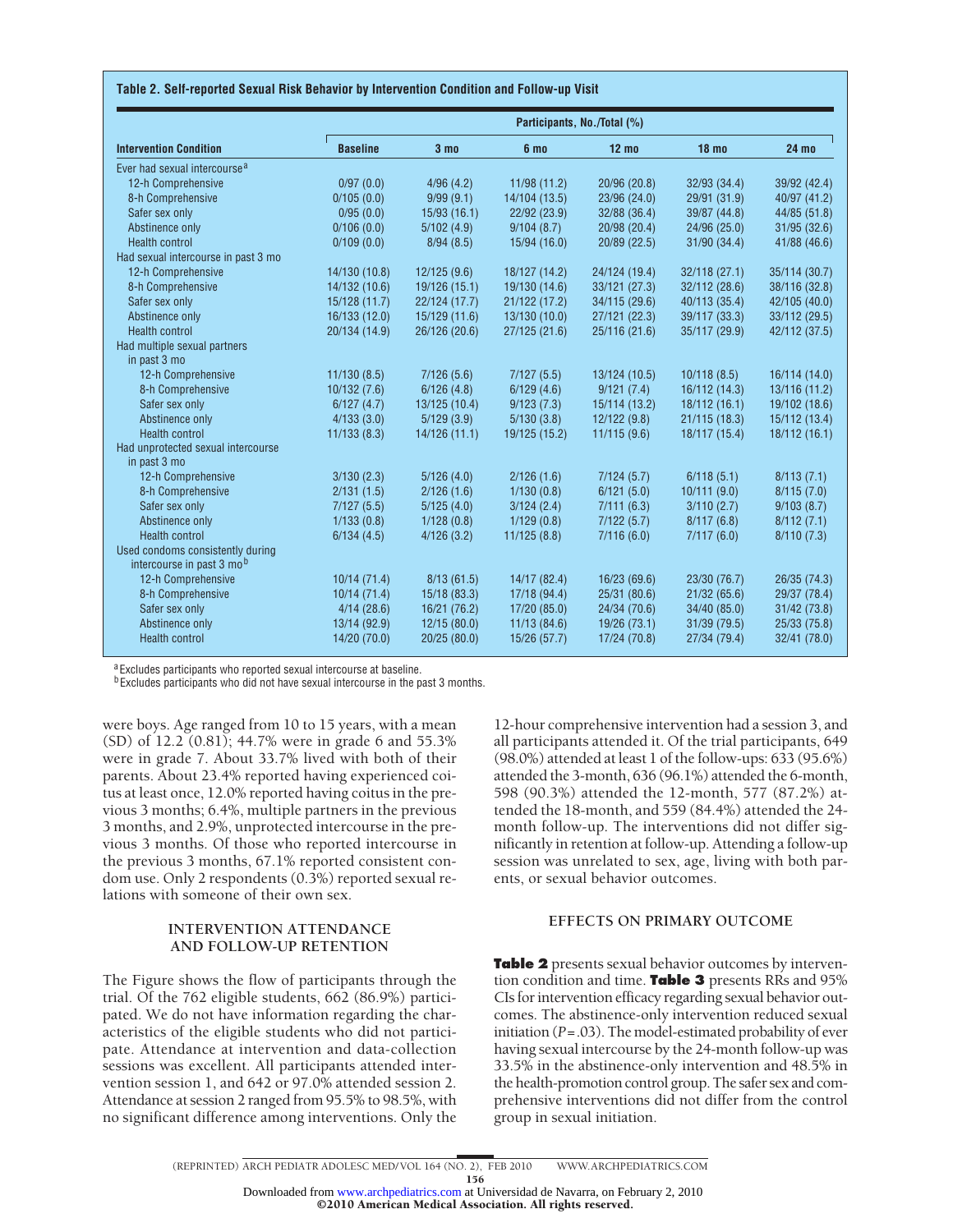#### **Table 3. Estimates of Intervention Effect Size for Self-reported Sexual Behavior Outcomes**

|                                             |                      |                              | <b>RR (95% CI)<sup>a</sup></b> |                                 |                           |  |  |  |
|---------------------------------------------|----------------------|------------------------------|--------------------------------|---------------------------------|---------------------------|--|--|--|
| Outcome <sup>b</sup>                        | Participants,<br>No. | 12-h<br><b>Comprehensive</b> | $8-h$<br><b>Comprehensive</b>  | <b>Safer Sex</b><br><b>Only</b> | <b>Abstinence</b><br>Only |  |  |  |
| Ever had sexual intercourse                 | 457                  | $0.87(0.64 - 1.19)$          | $0.86(0.63 - 1.17)$            | $0.95(0.72 - 1.27)$             | $0.67(0.48-0.96)$         |  |  |  |
| Sexual intercourse in past 3 mo             | 657                  | $0.95(0.90-1.00)$            | $0.98(0.93-1.03)$              | $1.00(0.95-1.05)$               | $0.94(0.90-0.99)$         |  |  |  |
| Multiple sexual partners in past 3 mo       | 655                  | $0.95(0.91-0.99)$            | $0.96(0.92 - 1.00)$            | $0.99(0.95-1.04)$               | $0.97(0.93 - 1.01)$       |  |  |  |
| Unprotected sexual intercourse in past 3 mo | 655                  | $0.98(0.95-1.02)$            | $0.99(0.95-1.02)$              | $0.97(0.94 - 1.01)$             | $0.98(0.95-1.01)$         |  |  |  |
| Consistent condom use in past 3 mo          | 292                  | $0.98(0.82 - 1.18)$          | $1.08(0.92 - 1.27)$            | $1.09(0.94-1.27)$               | $1.03(0.88-1.21)$         |  |  |  |

Abbreviations: CI, confidence interval; RR, risk ratio.

<sup>a</sup>The effect size estimate is the RR (intervention coded as 1 vs health control coded as 0) for each human immunodeficiency virus/sexually transmitted infection intervention condition.

<sup>b</sup> Risk ratios for ever having sexual intercourse were adjusted for intervention-maintenance condition, sex, and age at 24-month follow-up; for consistent condom use, time, intervention-maintenance condition, sex, and age over the entire follow-up period; all others, baseline measure of the criterion, time, intervention-maintenance condition, sex, and age over the entire follow-up period.

# **EFFECTS ON OTHER SEXUAL BEHAVIORS**

The abstinence intervention also significantly reduced recent sexual intercourse. The model-estimated probability of reporting intercourse in the past 3 months averaged over the 3-, 6-, 12-, 18-, and 24-month follow-ups was 20.6% in the abstinence-only intervention compared with 29.0% in the control group (*P*=.02). The model-estimated probability was 20.6% in the 12-hour comprehensive intervention, a marginally significant difference (*P*=.06) from the control group. The safer sex and 8-hour comprehensive interventions did not have significant effects on recent intercourse compared with the control group.

Abstinence-only intervention participants did not differ from the control group in reports of multiple partners (*P*=.13). Participants in the 8-hour (P=.03; modelestimated probability, 8.8%) and 12-hour comprehensive intervention groups (*P*=.02; model-estimated probability, 8.7%) were significantly less likely to report having multiple partners than were those in the control group (modelestimated probability, 14.1%). No other differences were statistically significant. None of the interventions had significant effects on consistent condom use or unprotected intercourse. In the subgroup of participants who had their sexual debut during the trial, there was no difference between the abstinence-only intervention and the control group regarding consistent condom use.

Post hoc analyses revealed no significant differences between the abstinence intervention and the 8-hour comprehensive intervention on any sexual behavior outcome.

#### **SOCIAL DESIRABILITY BIAS**

Marlowe-Crowne Social Desirability Scale scores were unrelated to self-reported sexual behavior, including abstinence, at baseline and did not interact with the intervention condition to influence sexual behavior during the follow-up period.

# **INTERVENTION MAINTENANCE**

Tests of intervention maintenance  $\times$  intervention condition interactions revealed no evidence that the intervention-maintenance program moderated the efficacy of

the interventions in reducing sexual initiation, recent sexual intercourse, or unprotected sexual intercourse. However, the intervention maintenance  $\times$  abstinenceonly intervention (*P*=.03) and intervention maintenance  $\times$  12-hour comprehensive intervention (*P*=.04) interactions on multiple partners were statistically significant. The abstinence-only intervention was more efficacious in reducing multiple partners than was the control group for those who received intervention maintenance (RR,0.93; 95% CI, 0.88-0.98; *P*=.006) compared with those who did not (RR,1.02; 95% CI, 0.96- 1.08; *P*=.57). The 12-hour comprehensive intervention was more efficacious in reducing multiple partners than was the control group among those who received intervention maintenance (RR,0.91; 95% CI, 0.86-0.96; *P*=.004) compared with those who did not (RR,0.99; 95% CI, 0.93-1.06; *P*=.83).

No adverse events occurred during the study.

#### **COMMENT**

The results indicate that a theory-based abstinence-only intervention reduced self-reported sexual involvement among African American students in grades 6 and 7, a population at high risk of pregnancy and STIs, including HIV. The abstinence-only intervention compared with the health-promotion control intervention reduced by about 33% the percentage of students who ever reported having sexual intercourse by the time of the 24-month followup, controlling for grade, age, and interventionmaintenance condition. Although other studies have reported intervention-induced reductions in sexual intercourse among adolescents, this is the first randomized controlled trial to demonstrate that an abstinence-only intervention reduced the percentage of adolescents who reported any sexual intercourse for a long period following the intervention, in this case, 24 months after intervention.

We also found significant effects of the 8- and 12 hour comprehensive interventions on important HIV/ STD risk–related behavior. Both comprehensive interventions significantly reduced the incidence of multiple sexual partners compared with the health control group. In addition, the 12-hour comprehensive intervention mar-

Downloaded from [www.archpediatrics.com](http://www.archpediatrics.com) at Universidad de Navarra, on February 2, 2010

©2010 American Medical Association. All rights reserved.

<sup>(</sup>REPRINTED) ARCH PEDIATR ADOLESC MED/ VOL 164 (NO. 2), FEB 2010 WWW.ARCHPEDIATRICS.COM 157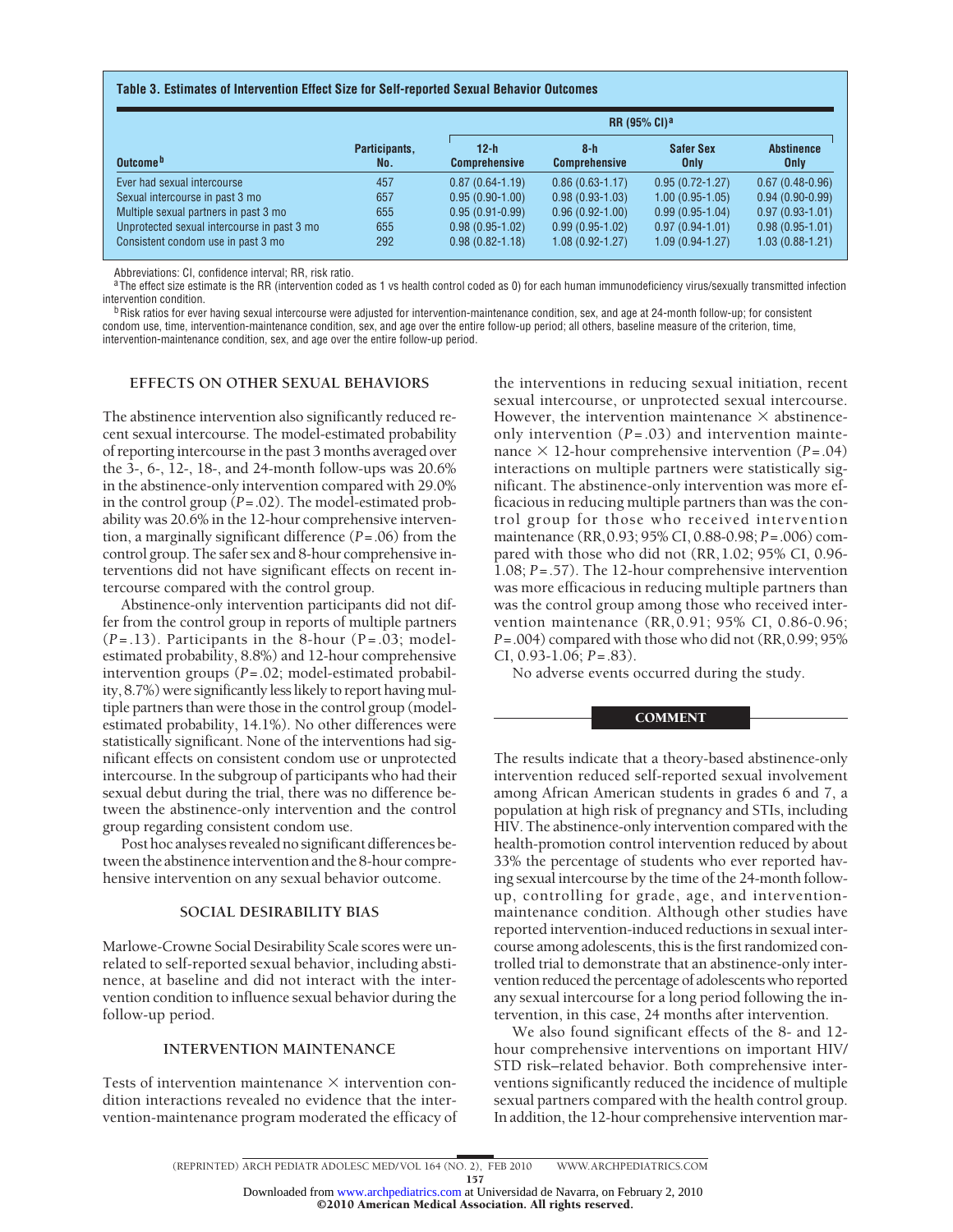ginally significantly  $(P=.06)$  reduced the incidence of recent sexual intercourse compared with the health control group.

A common shortcoming of health-behavior interventions is that behavior change is often short-lived, disappearing on longer-term follow-up. We used a multifaceted, tailored intervention-maintenance program to address this shortcoming. Although many trials have used booster intervention sessions, this is one of few trials to test the efficacy of a randomly allocated strategy to extend interventions' efficacy. We found only modest effects of the intervention-maintenance program in enhancing efficacy. It enhanced the efficacy of the abstinenceonly and comprehensive interventions in reducing multiple partners compared with the control group but did not enhance efficacy on sexual initiation, recent intercourse, or unprotected intercourse. Therefore, although the effects of our intervention maintenance component are promising, we encourage additional research to identify ways to extend the efficacy of HIV/STD risk reduction interventions.

A common concern about abstinence-only interventions is that they have the unintended effect of reducing condom use, ie, that children exposed to such interventions are subsequently less likely to use condoms if they have sexual intercourse.20,21,36 However, a randomized controlled trial<sup>37</sup> and a literature review<sup>38</sup> found no effects of abstinence interventions on condom use. Similarly, in this trial the abstinence-only intervention participants did not differ in self-reported consistent condom use compared with the control group.

The results of this trial should not be taken to mean that all abstinence-only interventions are efficacious. This trial tested a theory-based abstinence-only intervention that would not meet federal criteria for abstinence programs and that is not vulnerable to many criticisms that have been leveled against interventions that meet federal criteria.19,20,36 It was not moralistic and did not criticize the use of condoms. Moreover, it had several characteristics associated with effective sexual risk-reduction interventions. It was theory-based and tailored to the target population based on qualitative data and included skill-building activities. It addressed the context of sexual activity and beliefs about the consequences of sexual involvement derived from the target population.

The limitations of this trial should also be considered. The data were based on self reports, which can be inaccurate because of the failure of memory or socially desirable responding. As noted in the Methods, we used several procedures to increase the validity of self reports. In addition, analyses were inconsistent with the view that social desirability response bias accounted for the results. The relatively small number of sexually active adolescents limited the statistical power to test the effects of the safer sex and comprehensive interventions on condom use. Therefore, effects of these interventions on condom use were likely underestimated in this trial. The generalizability of the results may be limited to African American students in grades 6 and 7 who are willing to take part in a health promotion project on weekends. Whether the results would be similar with older adolescents or those of other races or in other countries is unclear.

Despite these limitations, the results of this randomized controlled trial are promising. They suggest that theorybased abstinence-only interventions can have positive effects on adolescents' sexual involvement. This is important because abstinence is the only approach that is acceptable in some communities and settings in both the United States and other countries. This trial showed that having had a theory-based abstinence-only intervention would not necessarily reduce adolescents' condom use. Nevertheless, the results do not mean that abstinence-only intervention is the best approach or that other approaches should be abandoned. Theory-based abstinence-only interventions might be effective with young adolescents but ineffective with older youth or people in committed relationships. For the latter, other approaches that emphasize limiting the number of sexual partners and using condoms, including the comprehensive interventions used in this trial, might be more effective. Tackling the problem ofSTIsamongyoungpeople requiresanarray ofapproaches implemented in a variety of venues. What the present results suggest is that theory-based abstinence-only interventions can be part of this mix. Using theory-based abstinence-only interventions selectively might contribute to the overall goal of curbing the spread of STIs in both the United States and other countries.

## **Accepted for Publication:** August 26, 2009.

**Correspondence:** John B. Jemmott III, PhD, Department of Psychiatry, Center for Health Behavior and Communication Research, University of Pennsylvania School of Medicine, 3535 Market St, Ste 520, Philadelphia, PA 19104-3309 (jjemmott@asc.upenn.edu).

**Author Contributions:** *Study concept and design:*J. B. Jemmott, L. S. Jemmott, and Fong. *Acquisition of data:* J. B. Jemmott, L. S. Jemmott, and Fong. *Analysis and interpretation of data:* J. B. Jemmott and Fong. *Drafting of the manuscript:* J. B. Jemmott. *Critical revision of the manuscript for important intellectual content:* J. B. Jemmott, L. S. Jemmott, and Fong. *Statistical analysis:* J. B. Jemmott and Fong. *Obtained funding:* J. B. Jemmott. *Administrative, technical, and material support:* J. B. Jemmott, L. S. Jemmott, and Fong. *Study supervision:* J. B. Jemmott. **Financial Disclosure:** None reported.

**Funding/Support:** This study was supported by grant R01 MH062049 from the National Institute of Mental Health (NIMH).

**Role of the Sponsors:** The NIMH had no role in study design; collection, analysis, or interpretation of data; or the writing of the article.

**Disclaimer:** This article is solely the responsibility of the authors and does not necessarily represent the official views of the NIMH.

**Previous Presentation:** Some of the data in this article were presented at the XVI International AIDS Conference; August 14, 2006; Toronto, Ontario, Canada.

**Additional Contributions:** The authors appreciate the contributions of Sonya Combs, MS, Nicole Hewitt, PhD, Janet Hsu, BA, Gladys Thomas, MSW, MBA, and Dalena White, MBA, and the statistical advice of Thomas Ten Have, PhD, MPH.

158